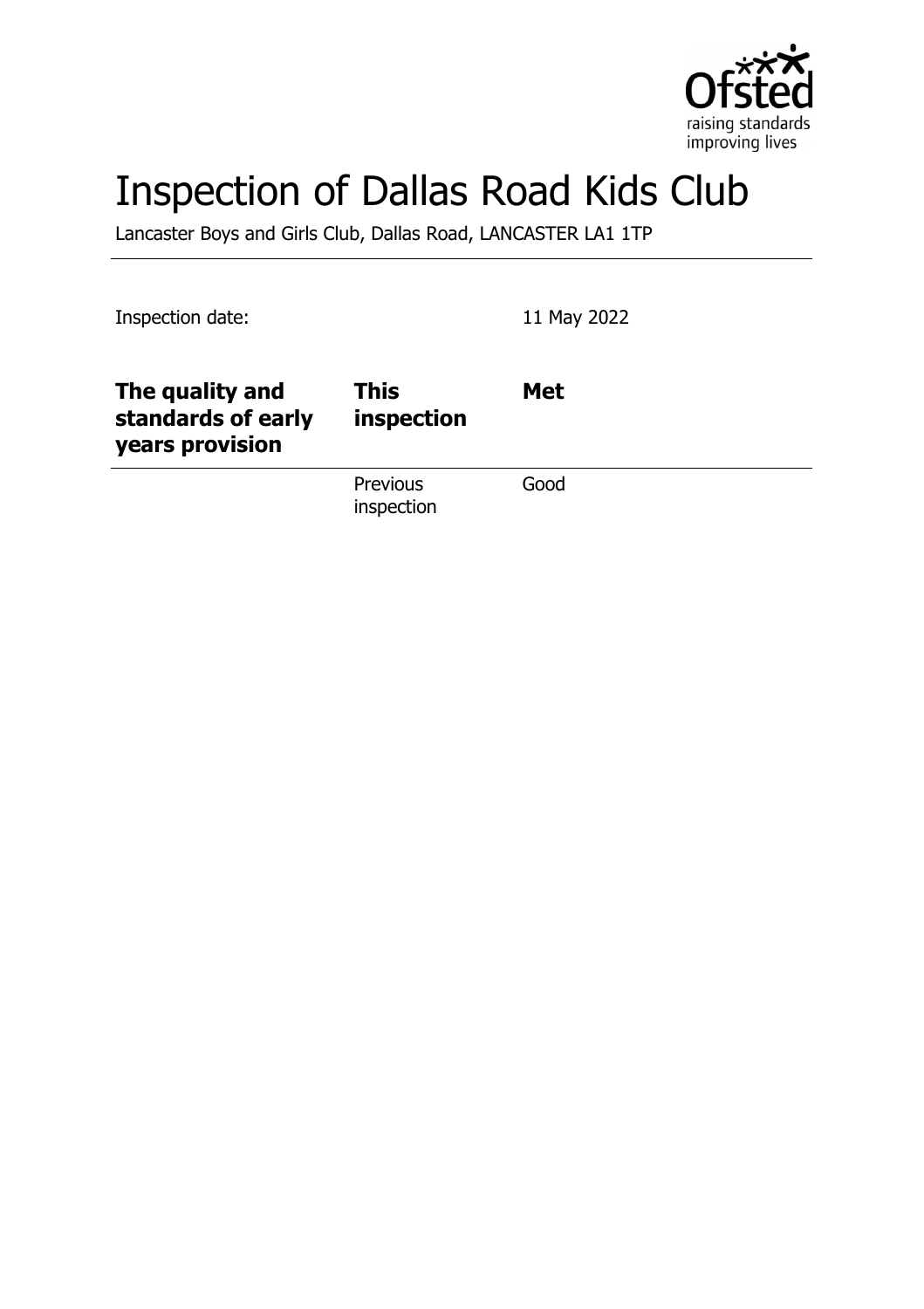

# **What is it like to attend this early years setting?**

#### **This provision meets requirements**

Children excitedly enter the setting, having been collected from school by friendly and caring staff. They have built positive relationships with the whole staff team and demonstrate that they feel safe and happy. Staff are very good role models and have high expectations for children. The environment is warm and welcoming, children can choose to relax, socialise with friends, read or take part in activities. Children's behaviour is very good. They listen carefully to staff and are respectful of one another. Children are confident communicators and share that they feel happy at the club and enjoy taking part in decision making.

The environment is well planned and children can access a range of interesting activities. For example, children enjoy making models, taking part in team games in the outdoor area, playing board games with staff or reading their favourite book. Children play well together. They organise their own play and work cooperatively to achieve certain tasks. For example, children look at a non-fiction book to reference their favourite characters and discuss the similarities and differences of each character.

The setting has carefully considered its practices due to the COVID-19 pandemic. Staff ask parents to collect children from the foyer rather than entering the setting. This is to prevent lots of people accessing the space where children are playing.

## **What does the early years setting do well and what does it need to do better?**

- $\blacksquare$  The management team have a strong vision for the setting. They want to create a relaxed space, where children are supported to build important skills, such as confidence and resilience, to help them through life. Staff listen to children's thoughts and ideas and involve them in planning activities. This allows children to learn the art of decision-making and working alongside others.
- $\blacksquare$  Staff work exceptionally well with teaching staff from the school. Every week, they receive planned activities from teachers, which allows them to extend children's learning. For example, children who have been learning about minibeasts in school enjoy making their own minibeasts using salt dough. They discuss how the dry mix changes when water is added. This meaningful partnership working allows children to share their prior knowledge with the setting staff and extend their thinking.
- All areas of learning are promoted in the setting. For example, children read ingredients as they take part in a baking activity, that supports their literacy skills. Children particularly enjoy physical activities, such as football, netball and running races. There are multiple activities to support children's developing physical skills. Children are encouraged to choose their own activity and be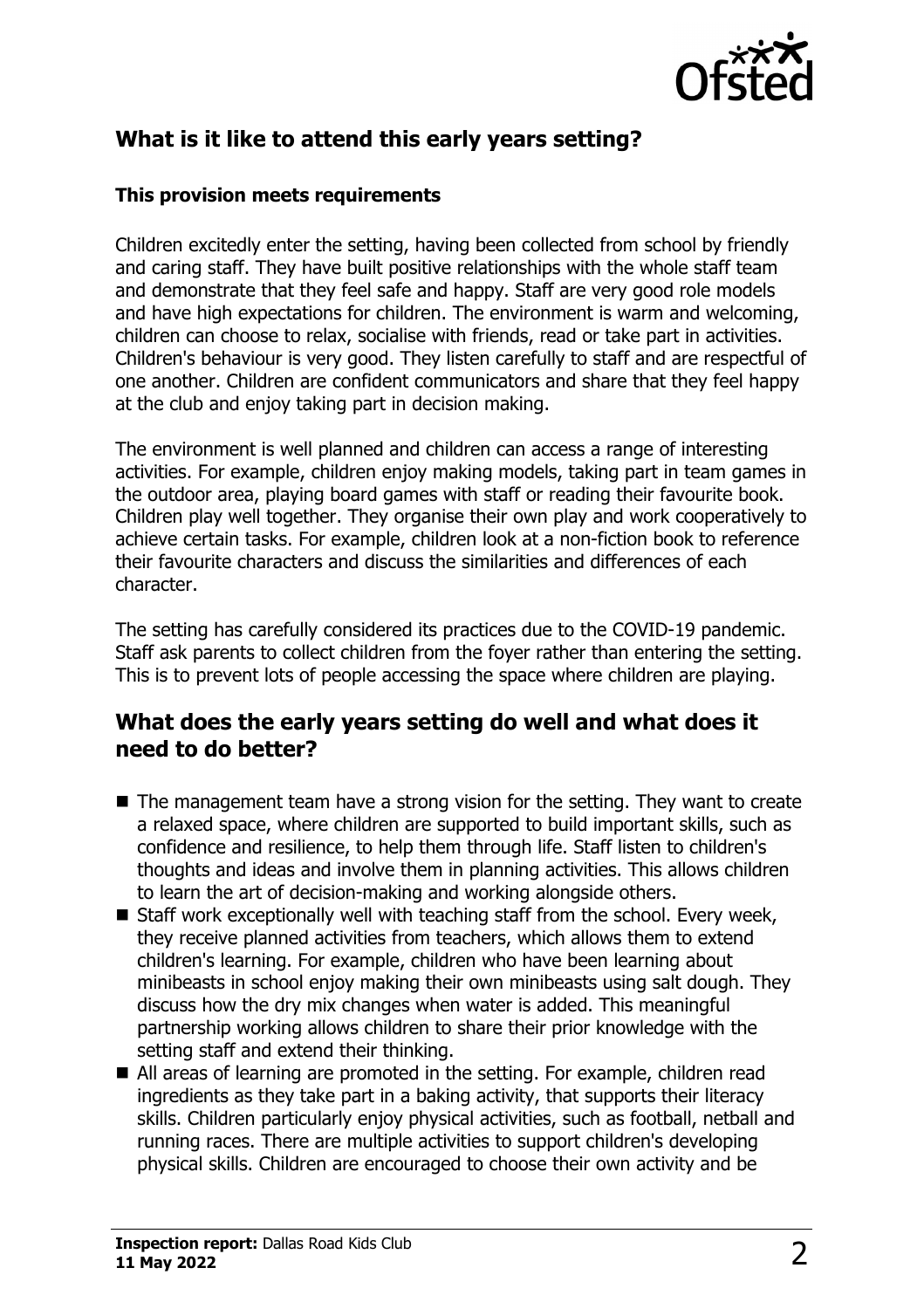

independent.

- Children demonstrate respect and an understanding of the needs of others. Staff support children's emotional well-being extremely well. For example, they encourage children to join in with cooperative play to promote new friendships. Every day staff choose individual children to be 'golden rule monitors'. These children wear a medal and are asked to remind others about positive behaviour, such as using kind words and friendly voices. This gives children the opportunity to help one another.
- Staff work in partnership with parents and seek their views on activity ideas and things their children may like. Many parents attended the setting when they were children and are very supportive of the importance of the setting within the local community. Parents have been particularly thankful for all the hard work staff have done during the pandemic. They comment 'the staff team is really friendly and they really care for children'.
- $\blacksquare$  The manager supports the staff team well. Staff receive effective inductions when they start employment, attend regular supervision meetings and receive support for continued professional development. The setting evaluates their practice and regularly considers how they can make things even better for children.

# **Safeguarding**

The arrangements for safeguarding are effective.

Staff have a good understanding of the safeguarding policy and the procedures they must follow if they are concerned about a child's welfare. They attend safeguarding training as part of their induction and their knowledge is regularly reviewed by the manager. The provider and manager follow safer recruitment procedures to ensure that all staff are suitable to work with children. Staff give utmost consideration to children's safety. For example, they complete regular risk assessments and ensure that all gates are locked in the outdoor area before children use the area to play. Children are taught about personal safety. For example, staff teach children the potential dangers of befriending someone on social media that they do not know.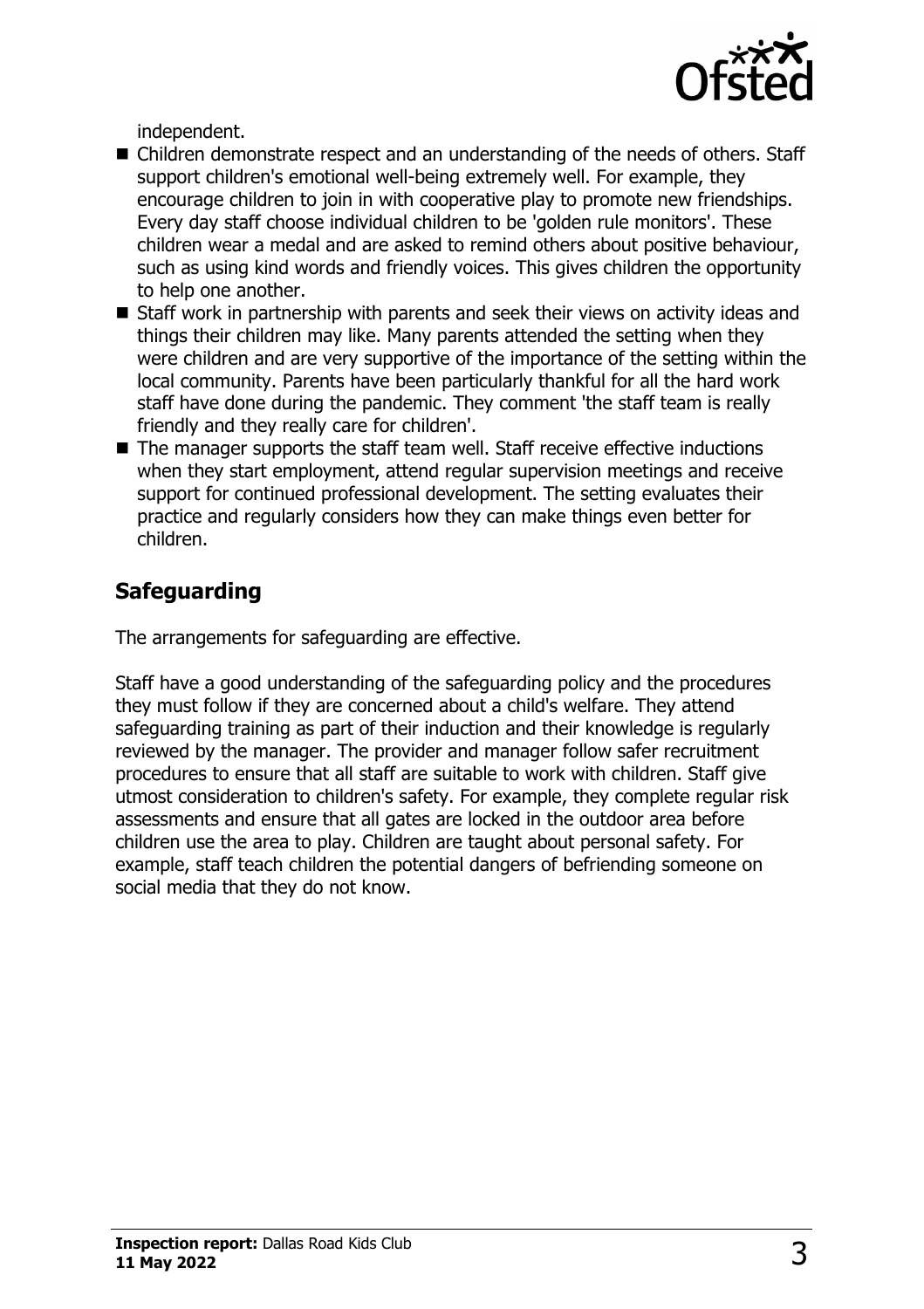

| <b>Setting details</b>                         |                                                                                      |
|------------------------------------------------|--------------------------------------------------------------------------------------|
| Unique reference number                        | EY410308                                                                             |
| <b>Local authority</b>                         | Lancashire                                                                           |
| <b>Inspection number</b>                       | 10235410                                                                             |
| <b>Type of provision</b>                       | Childcare on non-domestic premises                                                   |
| <b>Registers</b>                               | Early Years Register, Compulsory Childcare<br>Register, Voluntary Childcare Register |
| Day care type                                  | Out-of-school day care                                                               |
| Age range of children at time of<br>inspection | 4 to 11                                                                              |
| <b>Total number of places</b>                  | 48                                                                                   |
| Number of children on roll                     | 90                                                                                   |
| Name of registered person                      | Dallas Road Kids Club                                                                |
| Registered person unique<br>reference number   | RP531968                                                                             |
| <b>Telephone number</b>                        | 01524 849106                                                                         |
| Date of previous inspection                    | 6 December 2016                                                                      |

## **Information about this early years setting**

Dallas Road Kids Club was registered in 2010. It is privately owned and situated in the centre of Lancaster. The setting opens five days a week from 3.15pm to 6pm, during term time and from 8am to 6pm, during school holidays. There are five members of staff. Of these, one has qualified teacher status, two hold degrees in child and family studies and one has an appropriate early years qualification at level 5.

## **Information about this inspection**

**Inspector** Elisia Lee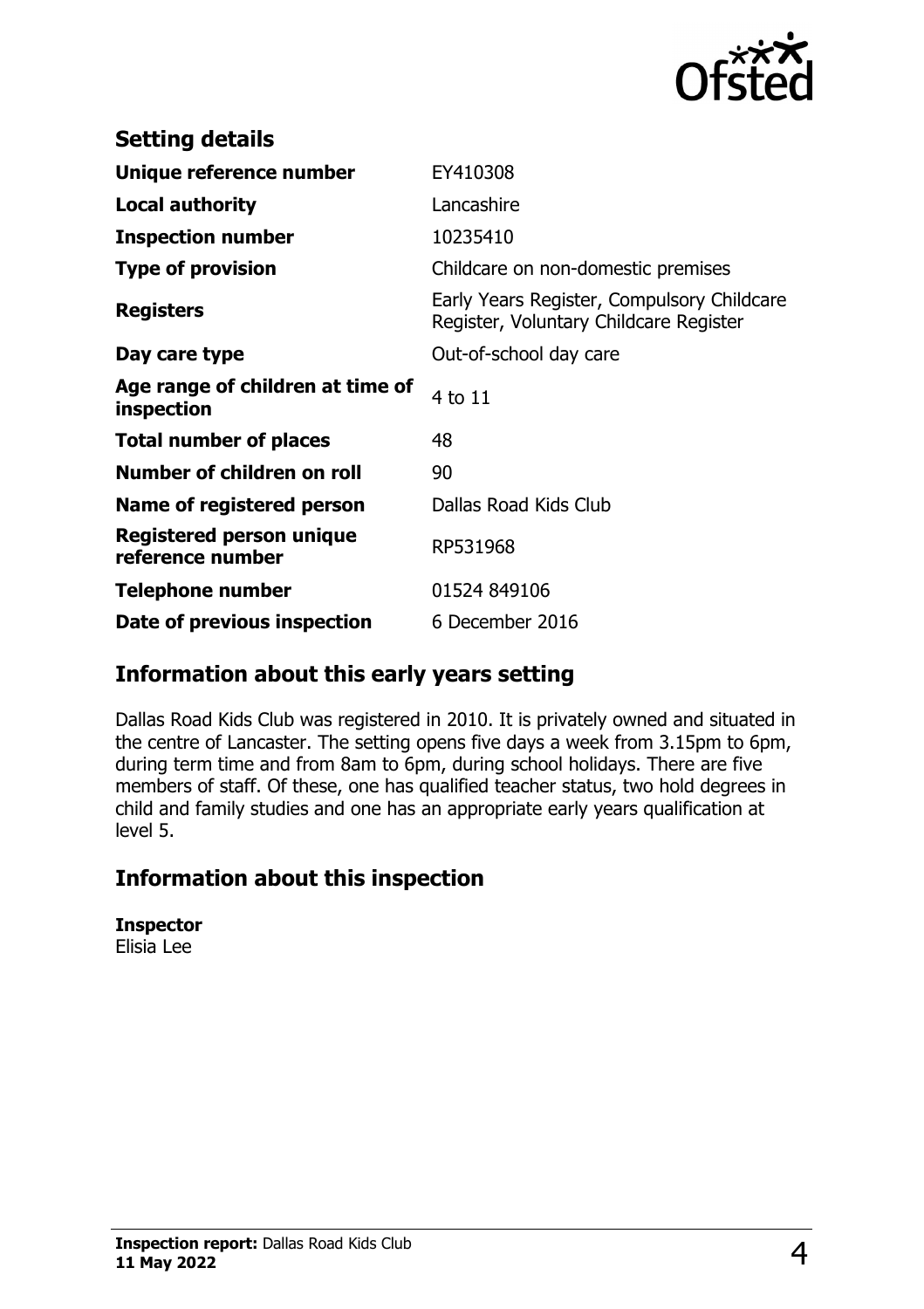

#### **Inspection activities**

- $\blacksquare$  This was the first routine inspection the provider received since the COVID-19 pandemic began. The inspector discussed the impact of the pandemic with the provider and has taken that into account in their evaluation of the setting.
- $\blacksquare$  The inspector carried out a tour of the setting. She held regular discussions with the provider, manager, staff and children throughout the inspection.
- $\blacksquare$  The inspector spoke to parents. Their views were taken into account during the inspection.
- $\blacksquare$  The inspector observed the interactions between staff and children throughout the inspection.
- $\blacksquare$  A sample of documentation was observed by the inspector and evidence of staff suitability was checked.

We carried out this inspection under sections 49 and 50 of the Childcare Act 2006 on the quality and standards of provision that is registered on the Early Years Register. The registered person must ensure that this provision complies with the statutory framework for children's learning, development and care, known as the early years foundation stage.

If you are not happy with the inspection or the report, you can [complain to Ofsted](http://www.gov.uk/complain-ofsted-report).